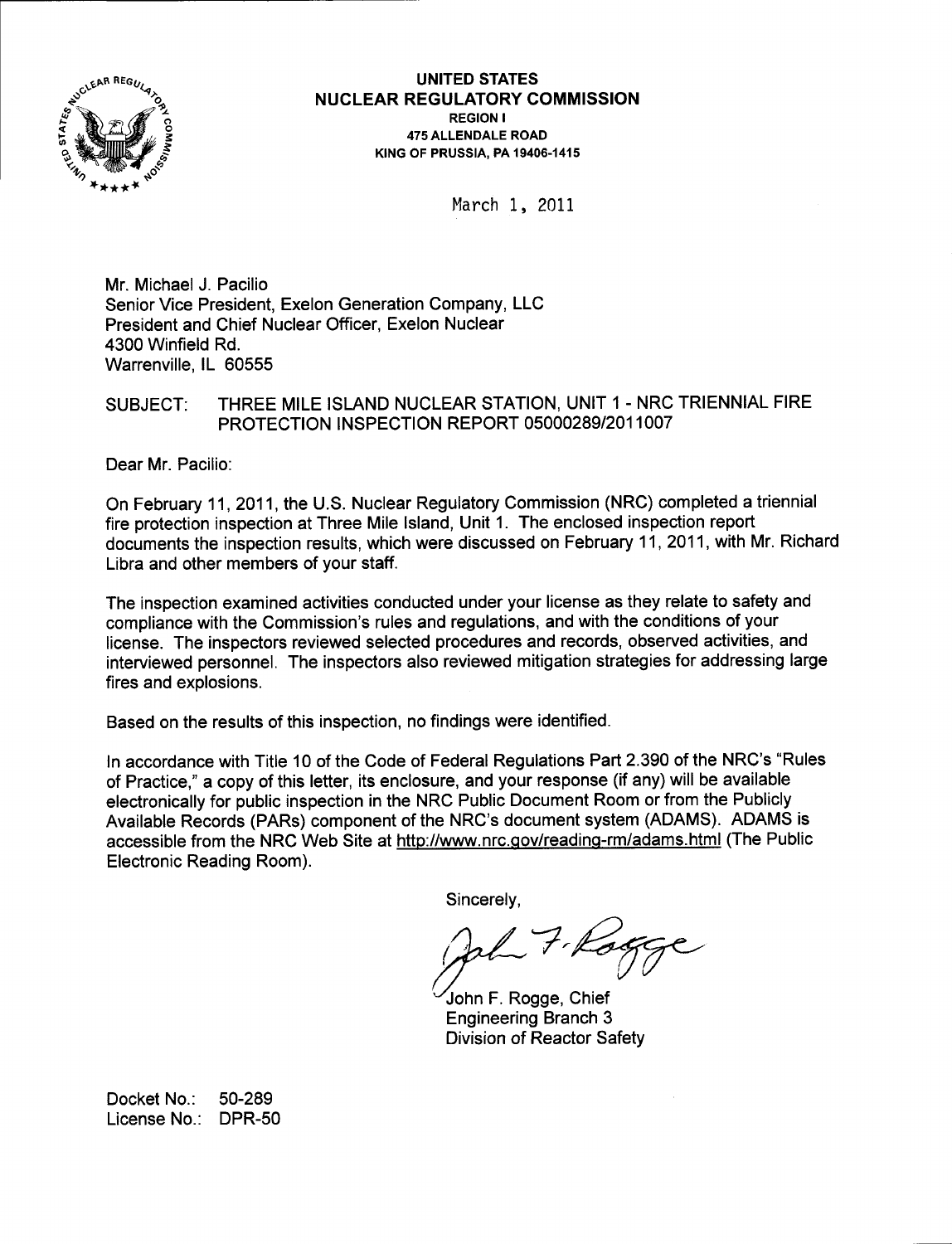Mr. Michael J. Pacilio Senior Vice President, Exelon Generation Company, LLC President and Chief Nuclear Officer, Exelon Nuclear 4300 Winfield Rd. Warrenville, lL 60555

### SUBJECT: THREE MILE ISLAND NUCLEAR STATION, UNIT 1 - NRC TRIENNIAL FIRE PROTECTION INSPECTION REPORT 05000289/2011007

Dear Mr. Pacilio:

On February 11,2011, the U.S. Nuclear Regulatory Commission (NRC) completed a triennial fire protection inspection at Three Mile lsland, Unit 1. The enclosed inspection report documents the inspection results, which were discussed on February 11,2011, with Mr. Richard Libra and other members of your staff.

The inspection examined activities conducted under your license as they relate to safety and compliance with the Commission's rules and regulations, and with the conditions of your license. The inspectors reviewed selected procedures and records, observed activities, and interviewed personnel. The inspectors also reviewed mitigation strategies for addressing large fires and explosions.

Based on the results of this inspection, no findings were identified.

ln accordance with Title 10 of the Code of Federal Regulations Part 2.390 of the NRC's "Rules of Practice," a copy of this letter, its enclosure, and your response (if any) will be available electronically for public inspection in the NRC Public Document Room or from the Publicly Available Records (PARs) component of the NRC's document system (ADAMS). ADAMS is accessible from the NRC Web Site at http://www.nrc.gov/reading-rm/adams.html (The Public Electronic Reading Room).

Sincerely,

/RN

John F. Rogge, Chief Engineering Branch 3 Division of Reactor SafetY

| Docket No.:  | 50-289        |
|--------------|---------------|
| License No.: | <b>DPR-50</b> |

### SUNSI Review Gomplete: JFR (Reviewer's Initials)

ADAMS ACC #ML110600907<br>DOCUMENT NAME: G:\DRS\Engineering Branch 3\Lilliendahl\TMI TFP Report 2011007 Final.docx After declaring this document "An Official Agency Record" it will be released to the Public.  $\Gamma_{\rm IC}^{\rm P} = \Gamma_{\rm CO}$  without attachment/enclosure "E" = Copy with attachment/enclosure "N" = No copy" and that and a finished boys.

| To receive a copy of this document, murcate in the box. O<br>$\sim$ |                   |             |  |  |  |  |  |  |
|---------------------------------------------------------------------|-------------------|-------------|--|--|--|--|--|--|
| <b>OFFICE</b>                                                       | DRS               | <b>DRS</b>  |  |  |  |  |  |  |
| NAME                                                                | JMLilliendahl/JML | JFRogge/JFR |  |  |  |  |  |  |
| $\parallel$ DATE                                                    | 2/28/11           | 3/01/1      |  |  |  |  |  |  |

OFFICIAL RECORD COPY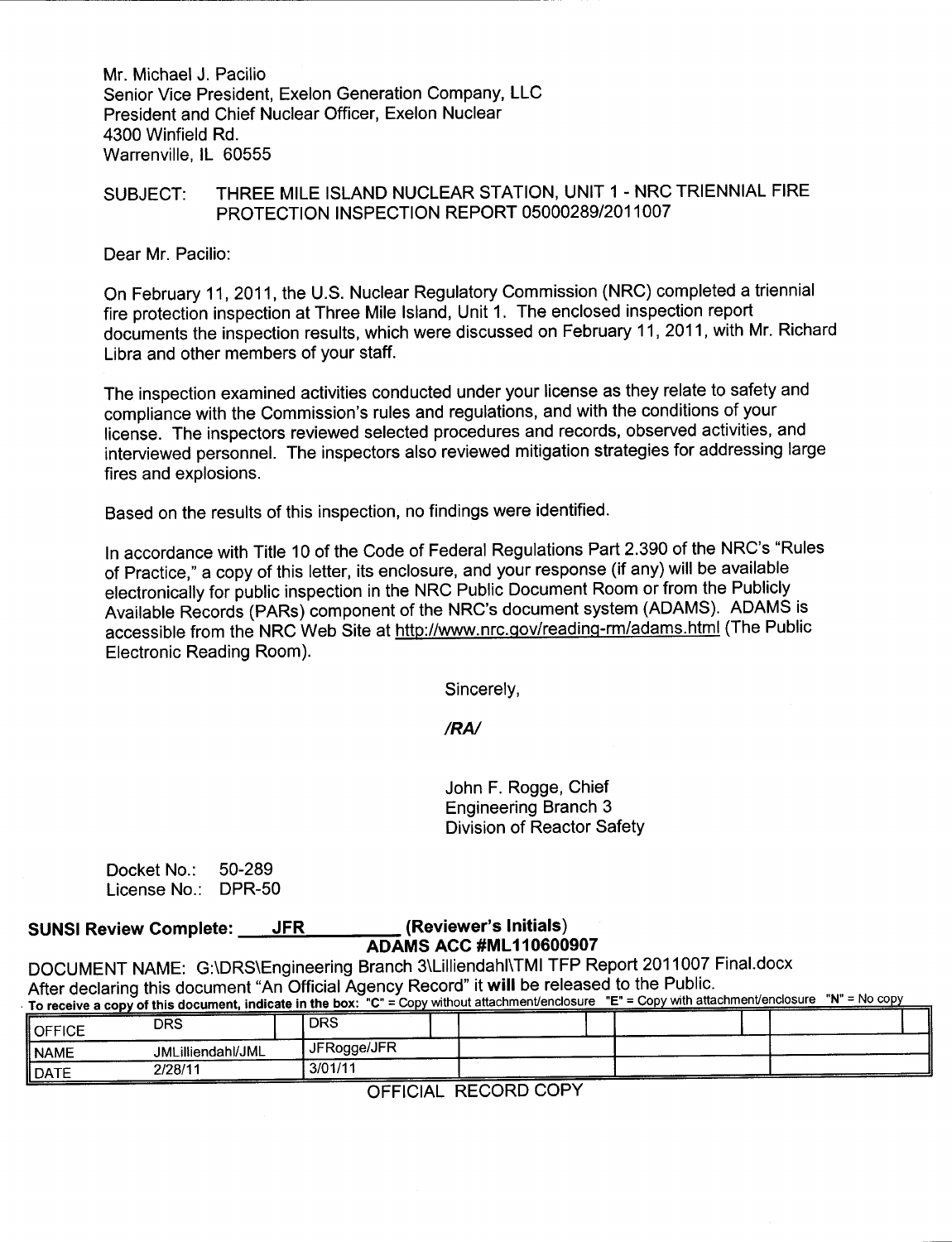M. Pacilio

Enclosure: lnspection Report No. 050002891201 1007

cc w/encl: Distribution via ListServ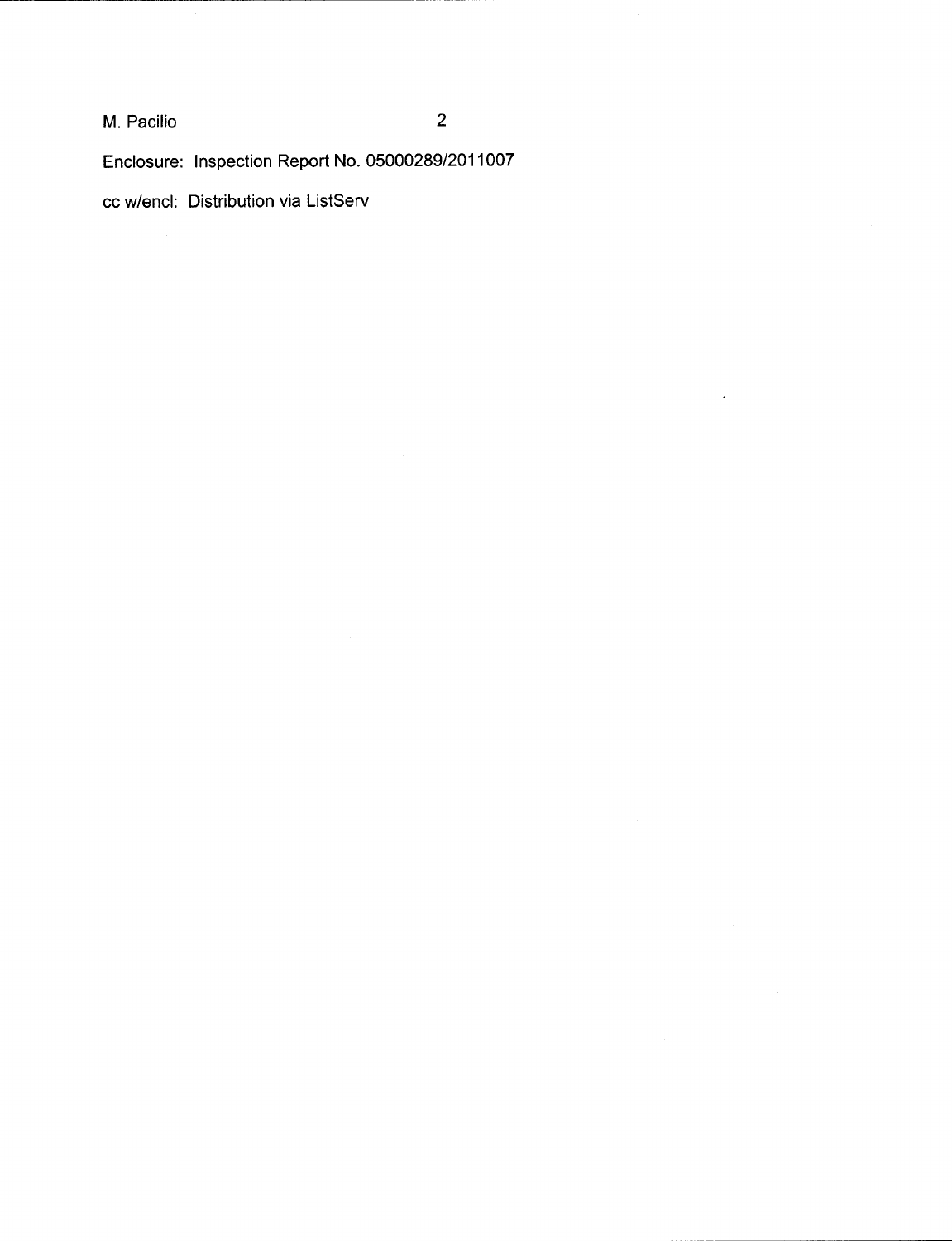M. Pacilio

Distribution w/encl: (via E-mail)<br>W. Dean, RA (R1ORAMA W. Dean, RA (R1ORAMAIL Resource)<br>D. Lew, DRA (R1ORAMAIL Resource) D. Lew, DRA (R1ORAMAIL Resource)<br>D. Roberts, DRP (R1DRPMAIL Resource) D. Roberts, DRP (R1DRPMAIL Resource)<br>
J. Clifford. DRP (R1DRPMAIL Resource) J. Clifford, DRP (R1DRPMAIL Resource)<br>P. Wilson, DRS (R1DRSMAIL Resource) (R1DRSMAIL Resource) S. Weerakkody, DRS (R1DRSMAIL Resource) J. Rogge, DRS J. Lilliendahl, DRS R. Bellamy, DRP S. Barber, DRP C. Newport, DRP N. Lafferty, DRP D. Kern, DRP, SRI J. Heinly, DRP, Rl C. LaRegina, DRP, OA J. Trapp, Rl OEDO D. Bearde, DRS RidsNrrPMThreeMilelsland Resource RidsNrrDorlLpl1-2Resource ROPReportsResource@nrc.gov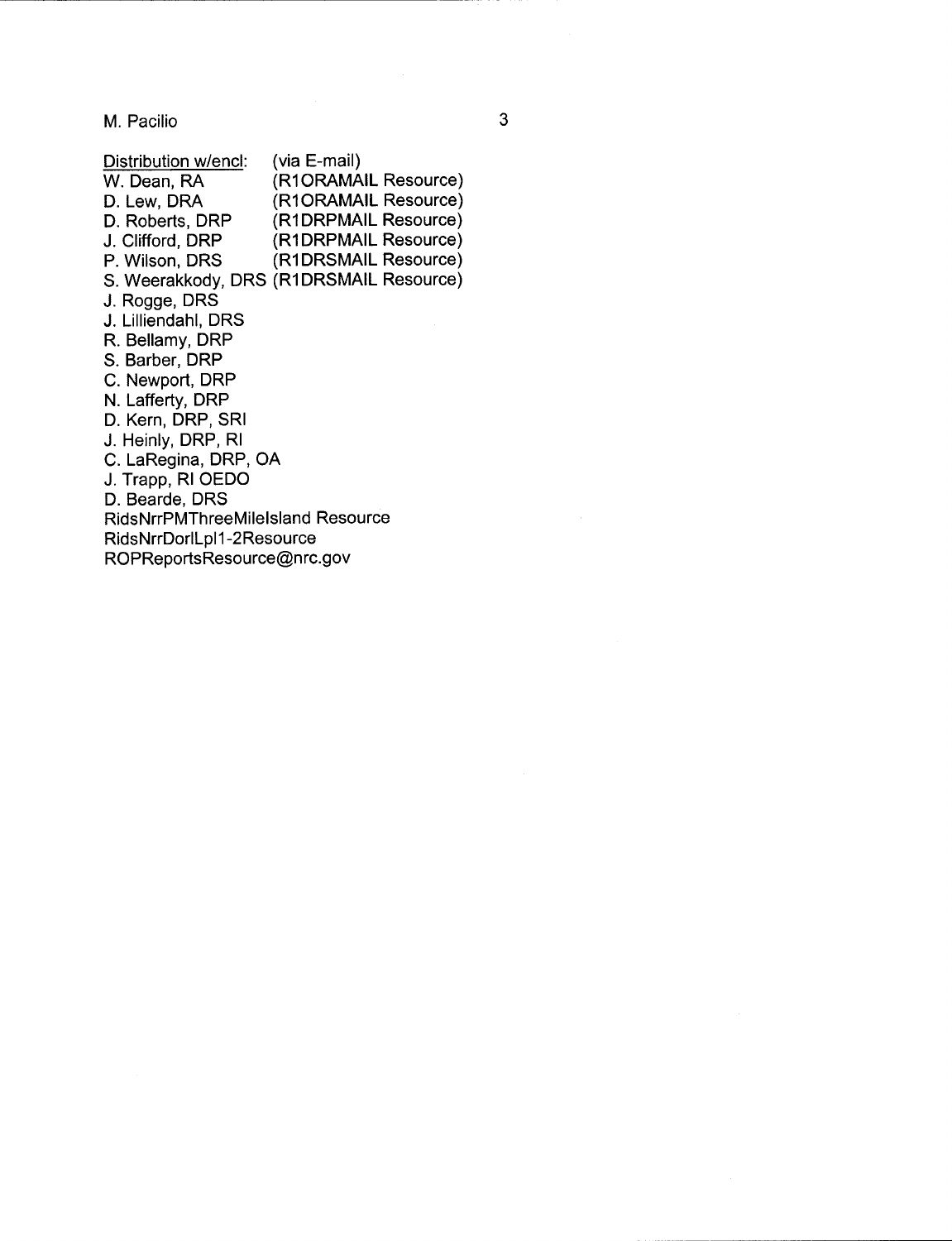### U.S. NUCLEAR REGULATORY COMMISSION

### REGION <sup>I</sup>

| Docket No.:  | 50-289                                                                                                                                                                                                                         |
|--------------|--------------------------------------------------------------------------------------------------------------------------------------------------------------------------------------------------------------------------------|
| License No.: | <b>DPR-50</b>                                                                                                                                                                                                                  |
| Report No.:  | 05000289/2011007                                                                                                                                                                                                               |
| Licensee:    | <b>Exelon Generation Company, LLC</b>                                                                                                                                                                                          |
| Facility:    | Three Mile Island Station, Unit 1                                                                                                                                                                                              |
| Location:    | Middletown, PA 17057                                                                                                                                                                                                           |
| Dates:       | January 24, 2011 - February 11, 2011                                                                                                                                                                                           |
| inspectors:  | J. Lilliendahl, Reactor Inspector, DRS (Team Leader)<br>W. Schmidt, Senior Reactor Analyst, DRS<br>R. Fuhrmeister, Senior Reactor Inspector, DRS<br>K. Young, Senior Reactor Inspector, DRS<br>J. Rady, Reactor Inspector, DRS |
| Approved by: | John F. Rogge, Chief<br><b>Engineering Branch 3</b><br>Division of Reactor Safety                                                                                                                                              |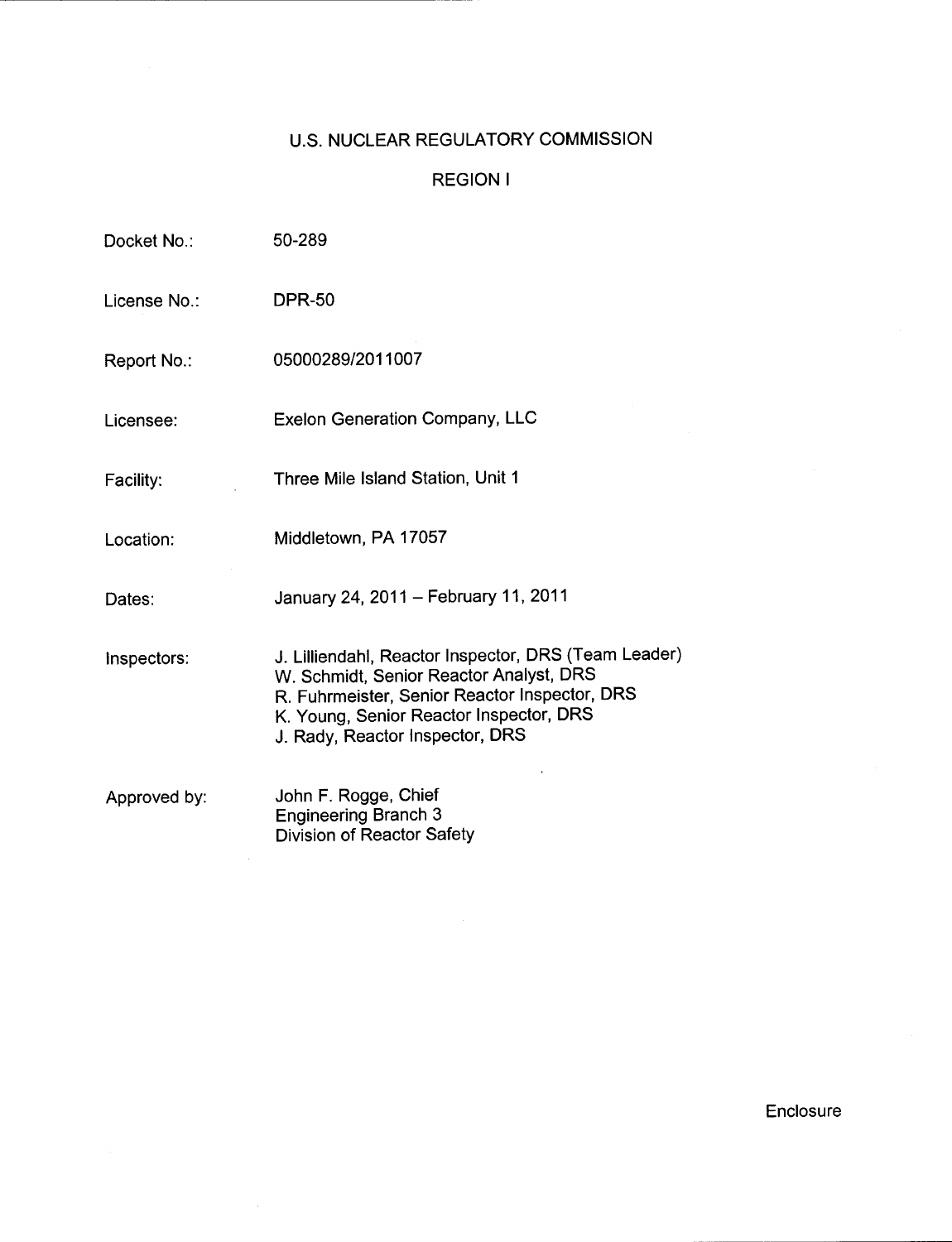#### SUMMARY OF FINDINGS

IR 05000289/2011007; 01/24/2011 - 02/11/2011; Exelon Generation Company, LLC; Three Mile lsland, Unit 1; Triennial Fire Protection Team Inspection.

The report covered a two-week triennial fire protection team inspection by specialist inspectors. The NRC's program for overseeing the safe operation of commercial nuclear power reactors is described in NUREG-1649, "Reactor Oversight Process," Revision 4, dated December 2006.

No findings were identified.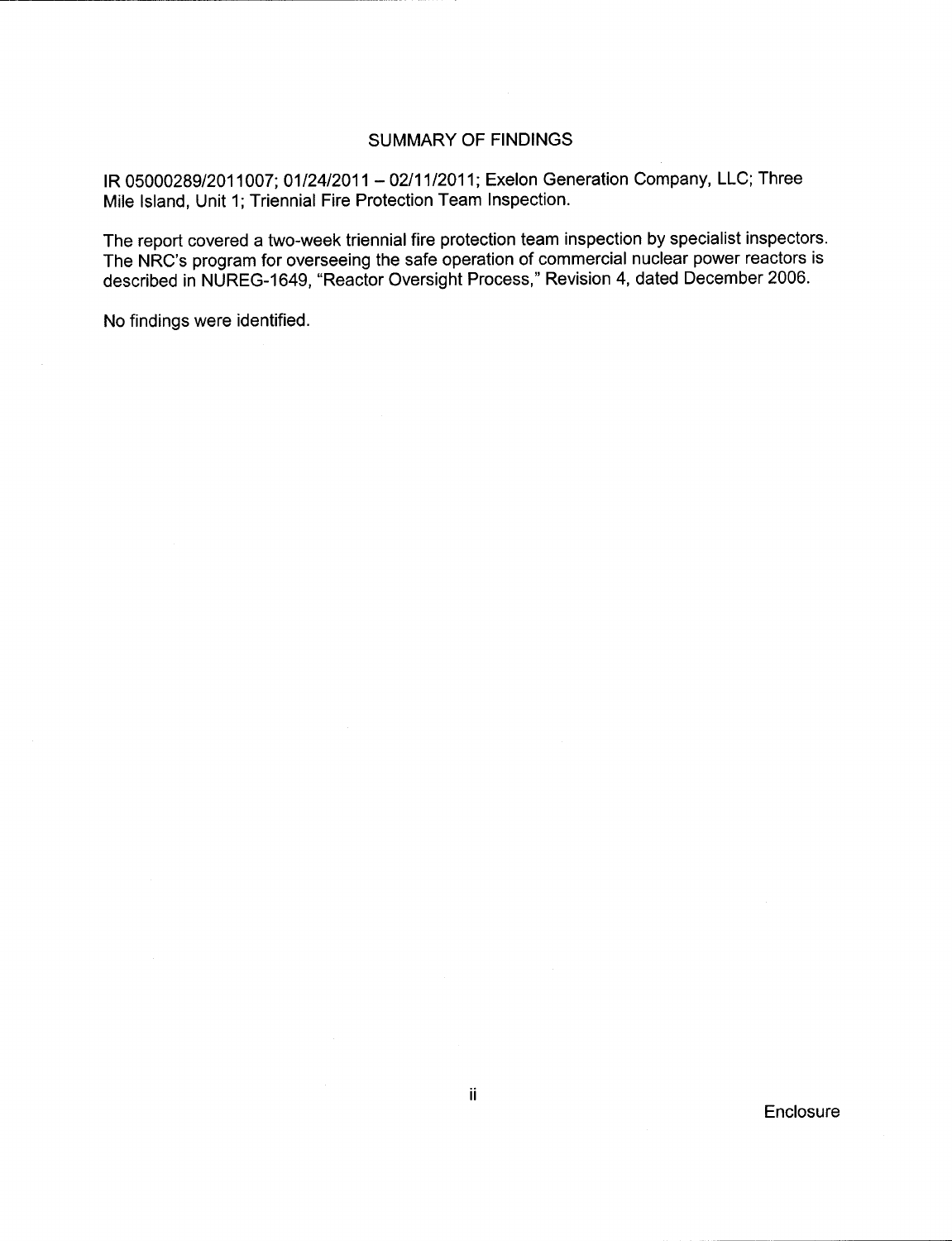#### REPORT DETAILS

#### **Background**

This report presents the results of a triennial fire protection inspection conducted in accordance with NRC Inspection Procedure (IP) 71111.05T, "Fire Protection." The objective of the inspection was to assess whether Exelon has implemented an adequate fire protection program and that post-fire safe shutdown capabilities have been established and are being properly maintained at the Three Mile lsland (TMl) Station, Unit 1. The following fire areas (FAs) and fire zones (FZs) were selected for detailed review based on risk insights from the TMI Individual Plant Examination (IPE)/Individual Plant Examination of External Events (IPEEE):

- o AB-FZ-S, Auxiliary Building General Area281 Foot Elevation;
- . CB-FA-3D, 1S Switchgear;
- . CB-FA-3D, Relay Room; and
- IB-FZ-3, Motor Driven Emergency Feedwater Pump Area.

Inspection of these areas/zones fulfills the inspection procedure requirement to inspect <sup>a</sup> minimum of three samples.

The inspection team evaluated the licensee's fire protection program (FPP) against applicable requirements which included plant Technical Specifications, Operating License Conditions 2.C.4 and 2.C.17, NRC Safety Evaluations, 10 CFR 50.48, 10 CFR 50, Appendix R, and Branch Technical Position (BTP) Chemical Engineering Branch (CMEB) 9.5-1. The team also reviewed related documents that included the Updated Final Safety Analysis Report (UFSAR), Section g.9, the fire hazards analysis report (FHAR), and the post-fire safe shutdown analyses.

The team also evaluated two licensee mitigating strategies for addressing large fires and explosions as required by Operating License Conditions 2.C.17. Inspection of these strategies fulfills the inspection procedure requirement to inspect a minimum of one sample.

Specific documents reviewed by the team are listed in the attachment.

#### 1. REACTORSAFETY

Cornerstones: Initiating Events, Mitigating Systems, and Barrier Integrity

- 1R05 Fire Protection (IP 71111.05T)
- .01 Protection of Safe Shutdown Capabilities
- a. lnspection Scope

 $\bar{z}$ 

The team reviewed the FHAR, safe shutdown analyses and supporting drawings and documentation to verify that safe shutdown capabilities were properly protected.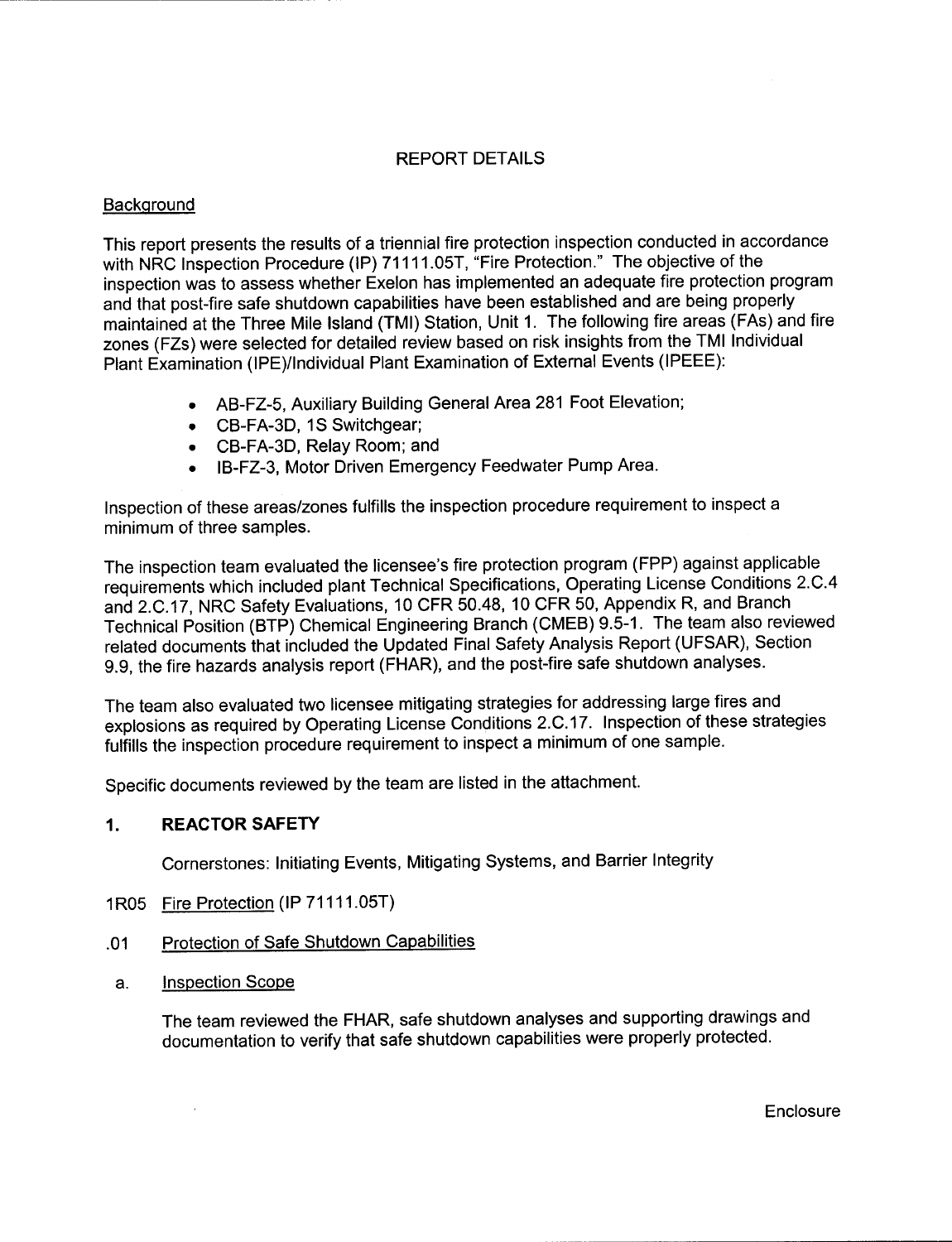The team ensured that applicable separation requirements of Section lll.G of 10 CFR 50, Appendix R and the licensee's design and licensing bases were maintained for the credited safe shutdown equipment and their supporting power, control and instrumentation cables. This review included an assessment of the adequacy of the selected systems for reactivity control, reactor coolant makeup, reactor heat removal, process monitoring, and associated support system functions.

b. Findinqs

No findings were identified.

- .02 Passive Fire Protection
- a. lnspection Scope

The team walked down accessible portions of the selected fire areas to observe material conditions and the adequacy of design of fire area boundaries (including walls, ceilings, floors, fire doors and fire dampers), electrical raceway fire barriers, and equipment fire barriers to ensure they were appropriate for the fire hazards in the area.

The team reviewed installation, repair and qualification records for a sample of openings and penetration seals to ensure the fill material was of the appropriate fire rating and that the installation met the engineering design. The team reviewed similar records for the fire protection wraps to ensure the material was of an appropriate fire rating and that the installation met the engineering design. The team also reviewed completed surveillance and maintenance procedures for selected passive fire protection features to verify that maintenance and inspection activities are adequate.

b. Findinqs

No findings were identified.

#### Active Fire Protection .03

#### a. Inspection Scope

The team reviewed the design, maintenance, testing, and operation of the fire detection and suppression systems in the selected plant fire areas. This included verification that the manual and automatic detection and suppression systems were installed, tested, and maintained in accordance with the National Fire Protection Association (NFPA) code of record, or as NRC approved exemptions, and that each suppression system would control or extinguish fires associated with the hazards in the selected areas. A review of the design capabilities of the suppression agent delivery systems were verified to meet the code requirements for the hazards involved. The team also performed a walkdown of accessible portions of the detection and suppression systems in the selected areas as well as a walkdown of major system support equipment in other areas (e.9. fire pumps and carbon dioxide storage tanks and supply system) to assess the material condition and the operational lineup and availability of the systems and components.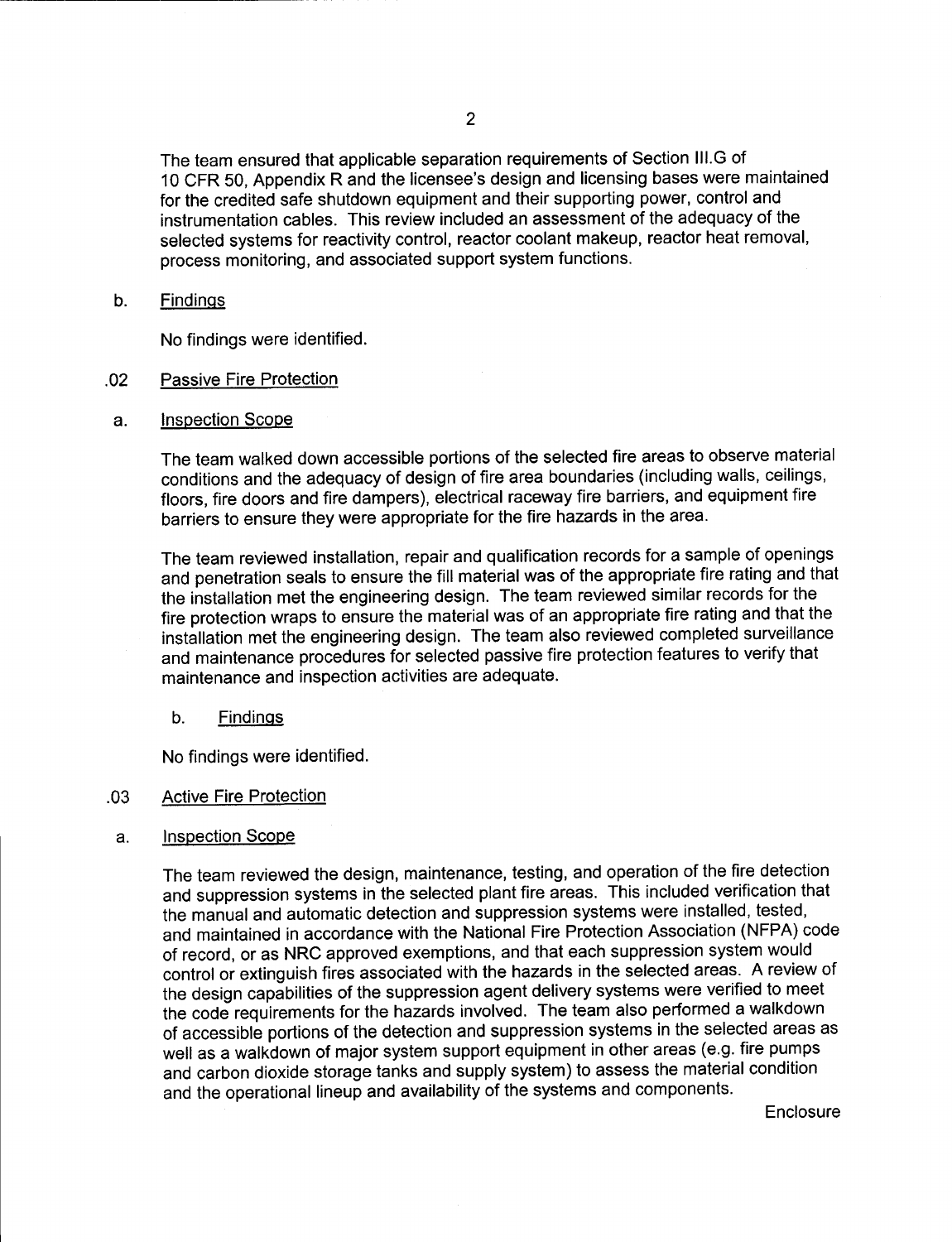The team reviewed electric and diesel fire pump flow and pressure tests to ensure that the pumps were meeting their design requirements. The team also reviewed the fire main loop flow tests to ensure that the flow distribution circuits were able to meet the design requirements.

The team assessed the fire brigade capabilities by reviewing training, qualification, and drill critique records. The team also compared pre-fire plans for the selected fire areas with as-built plant conditions and fire response procedures to verify fire-fighting pre-fire plans are consistent with the fire protection features and potential fire conditions described in the FPP. In addition, the team inspected the fire brigade equipment (including smoke removal equipment) to determine operational readiness for fire fighting.

#### b. Findings

No findings were identified.

#### .04 Protection From Damaoe From Fire Suppression Activities

a. Inspection Scope

The team performed document reviews and plant walkdowns to verify that redundant trains of systems required for hot shutdown, which are located in the same fire area, are not subject to damage from fire suppression activities or from the rupture or inadvertent operation of fire suppression systems. Specifically, the team verified that:

- . A fire in one of the selected fire areas would not indirectly, through production of smoke, heat or hot gases, cause activation of suppression systems that could potentially damage all redundant safe shutdown trains;
- A fire in one of the selected fire areas (or the inadvertent actuation or rupture of a fire suppression system) would not indirectly cause damage to all redundant trains (e.g. sprinkler caused flooding of other than the locally affected train); and,
- Adequate drainage is provided in areas protected by water suppression systems.

#### b. Findinqs

No findings were identified.

#### .05 Shutdown Capability - Normal and Alternative

a. Inspection Scope

The team reviewed the safe shutdown analysis, operating procedures, piping and instrumentation drawings (P&lDs), electrical drawings, the UFSAR and other supporting documents for the selected fire areas to verify that the licensee had properly identified the systems and components necessary to achieve and maintain safe shutdown conditions.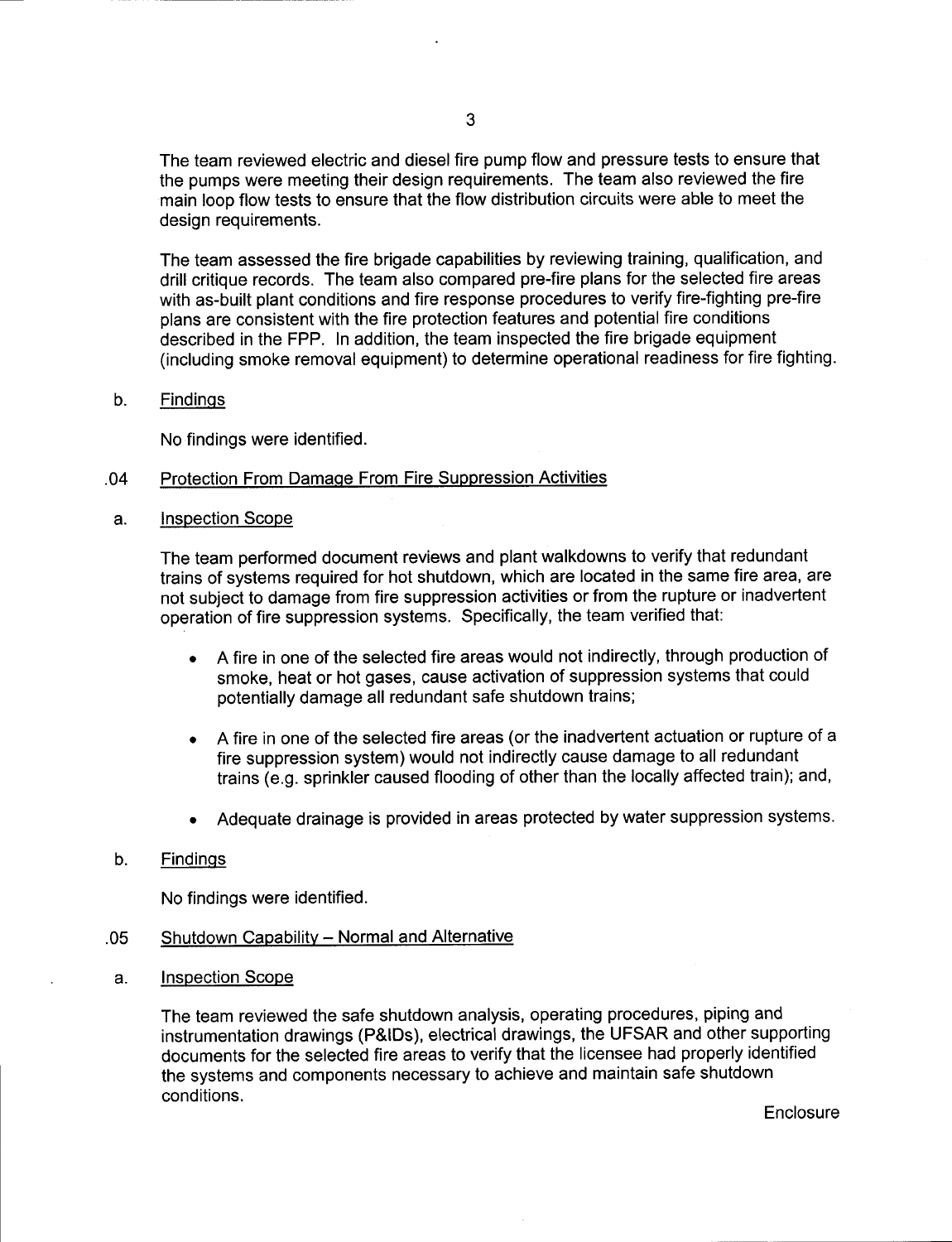The team assessed the adequacy of the selected systems and components for reactivity control, reactor coolant makeup, reactor heat removal, process monitoring, and support system functions. This review included verification that alternative post-fire shutdown could be performed both with and without the availability of offsite power. Plant walkdowns were also performed to verify that the plant configuration was consistent with that described in the safe shutdown and fire hazards analyses. The team verified that the systems and components credited for use during shutdown would remain free from fire damage.

The team verified that the training program for licensed and non-licensed operators included alternative shutdown capability. The team also verified that personnel required for safe shutdown using the normal or alternative shutdown systems and procedures are trained and available onsite at all times, exclusive of those assigned as fire brigade members.

The team reviewed the adequacy of procedures utilized for post-fire shutdown and performed an independent walk through of procedure steps to ensure the implementation and human factors adequacy of the procedures. The team also verified that the operators could be reasonably expected to perform specific actions within the time required to maintain plant parameters within specified limits.

Specific procedures reviewed for normal and alternative post-fire shutdown included the following:

- . OP-TM-EOP-020, Cooldown From Outside of Control Room;
- . OP-TM-AOP-001-C28, Fire in 1S 480V Switchgear Room;
- OP-TM-AOP-001-A05, Fire in AB 281' General Area; and
- OP-TM-AOP-001, Fire.

The team reviewed manual actions to ensure that they had been properly reviewed and approved and that the actions could be implemented in accordance with plant procedures in the time necessary to support the safe shutdown method for each fire area. The team also reviewed the periodic testing of the alternative shutdown transfer capability and instrumentation and control functions to ensure the tests are adequate to ensure the functionality of the alternative shutdown capability.

b. Findinqs

No findings were identified.

- .06 Circuit Analvsis
- Inspection Scope a.

The team verified that the licensee performed a post-fire safe shutdown analysis for the selected fire areas and the analysis appropriately identified the structures, systems, and components important to achieving and maintaining safe shutdown.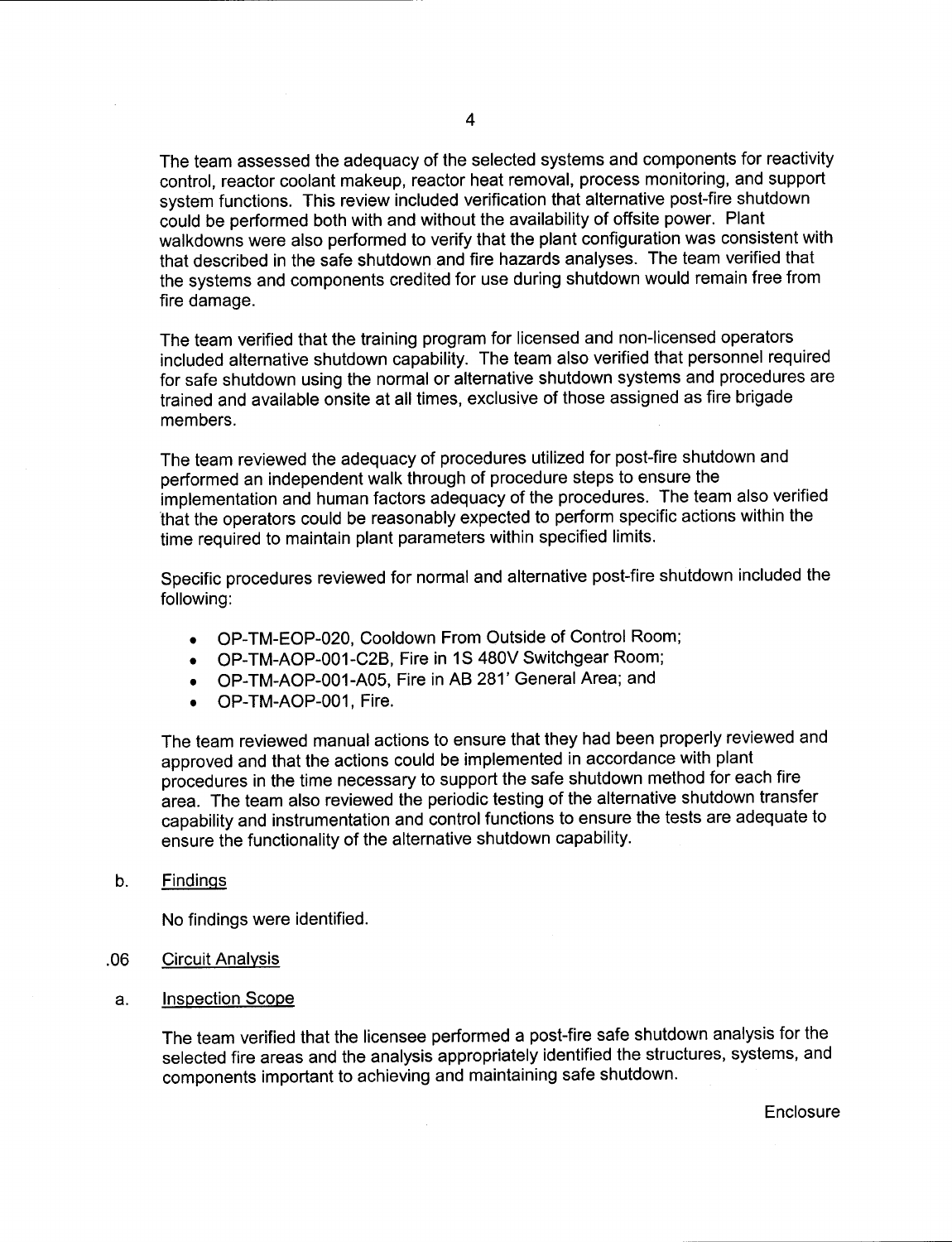Additionally, the team verified that the licensee's analysis ensured that necessary electrical circuits were properly protected and that circuits that could adversely impact safe shutdown due to hot shorts or shorts to ground were identified, evaluated, and dispositioned to ensure spurious actuations would not prevent safe shutdown.

The team's review considered fire and cable attributes, cable routing, potential undesirable consequences and common power supply/bus concerns. Specific items included the credibility of the fire threat, cable insulation attributes, cable failure modes, and actuations resulting in flow diversion or loss of coolant events.

The team also reviewed cable raceway drawings and cable routing matrices for <sup>a</sup> sample of components required for post-fire safe shutdown to verify that cables were routed as described in the safe-shutdown analysis. The team also reviewed equipment important to safe shutdown, but not part of the success path, to verify that the licensee had taken appropriate actions in accordance with the design and licensing basis and NRC Regulatory Guide 1.189.

Cable failure modes were reviewed for the following components:

- EF-P-2A(B), Emergency Feedwater Motor Driven Pumps;
- DH-P-1A(B), Decay Heat Removal Pumps;
- DH-V-6A(B), Decay Heat Sump Isolation Valves;
- MU-V-16C(D), RCS Make-Up Valves;
- PI-949, RCS Pressure Wide Range Indicator;
- PI-963, RCS Pressure Wide Range Indicator; and
- RC3A-PI, RCS Pressure Wide Range Indicator.

The team reviewed a sample of circuit breaker coordination studies to ensure equipment needed to conduct post-fire safe shutdown activities would not be impacted due to a lack of coordination that could result in a common power supply or common bus concern.

The team verified that the transfer of control from the control room to the alternative shutdown location(s) would not be affected by fire-induced circuit faults (e.9., by the provision of separate fuses and power supplies for alternative shutdown control circuits).

b. Findings

No findings were identified.

- .07 Communications
- a. Inspection Scope

The team reviewed safe shutdown procedures, the safe shutdown analysis, and associated documents to verify an adequate method of communications would be available to plant operators following a fire.

 $\sim$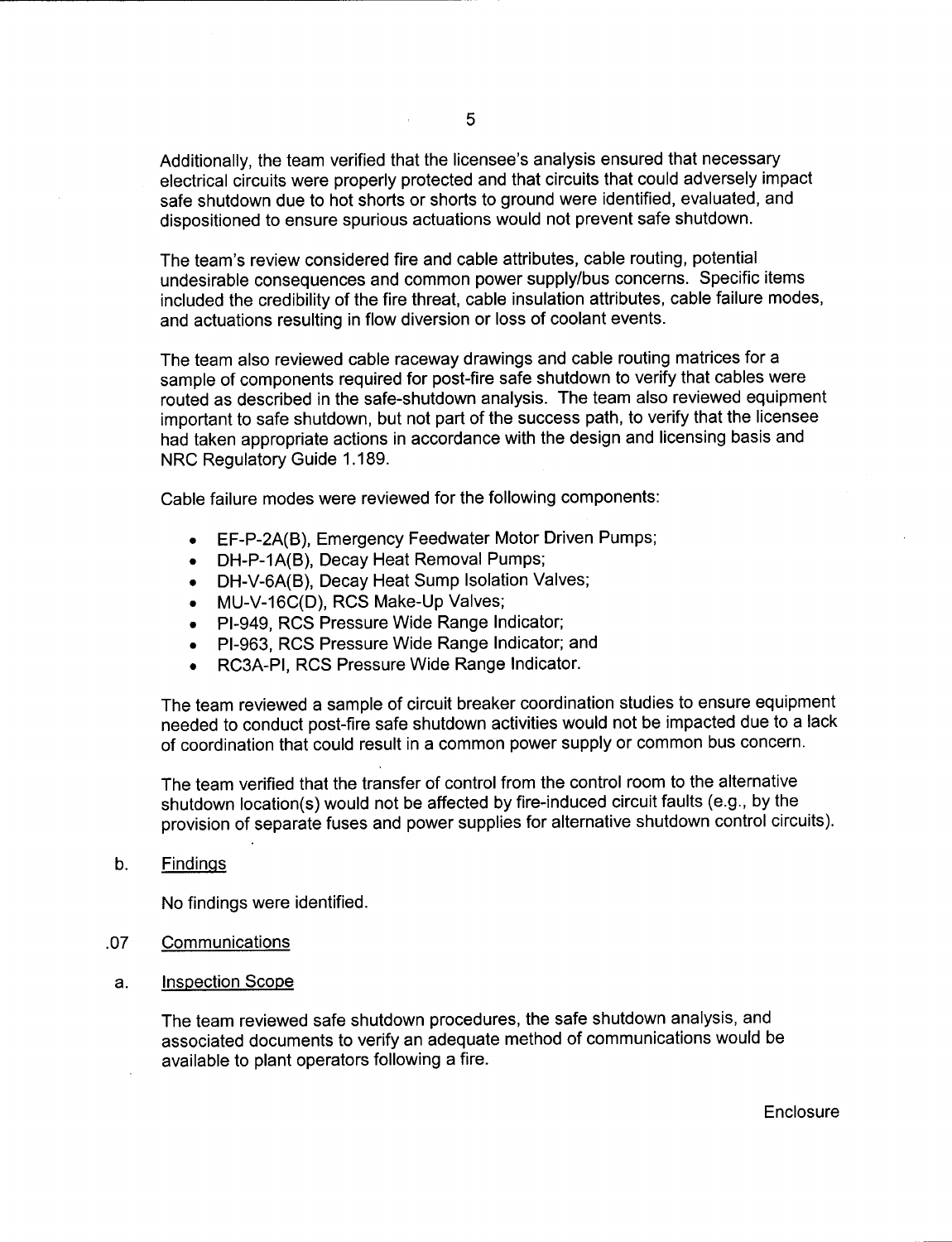During this review the team considered the effects of ambient noise levels, clarity of reception, reliability, and coverage patterns. The team also inspected the designated emergency storage lockers to verify the availability of portable radios for the fire brigade and for plant operators. The team also verified that communications equipment such as repeaters and transmitters would not be affected by a fire.

#### b. **Findings**

No findings were identified.

#### Emerqencv Liqhtinq .08

Inspection Scope a.

> The team observed the placement and coverage area of eight-hour emergency lights throughout the selected fire areas to evaluate their adequacy for illuminating access and egress pathways and any equipment requiring local operation or instrumentation monitoring for post-fire safe shutdown. The team also verified that the battery power supplies were rated for at least an eight-hour capacity. Preventive maintenance procedures, the vendor manual, completed surveillance tests, and battery replacement practices were also reviewed to verify that the emergency lighting was being maintained consistent with the manufacturer's recommendations and in a manner that would ensure reliable operation.

 $b<sub>1</sub>$ Findinqs

No findings were identified.

#### Cold Shutdown Repairs .09

Inspection Scope a.

> The team verified that the licensee had dedicated repair procedures, equipment, and materials to accomplish repairs of components required for cold shutdown which might be damaged by the fire to ensure cold shutdown could be achieved within the time frames specified in their design and licensing bases. The team verified that the repair equipment, components, tools, and materials (e.9. pre-cut cables with prepared attachment lugs) were available and accessible on site.

Findinqs b.

No findings were identified.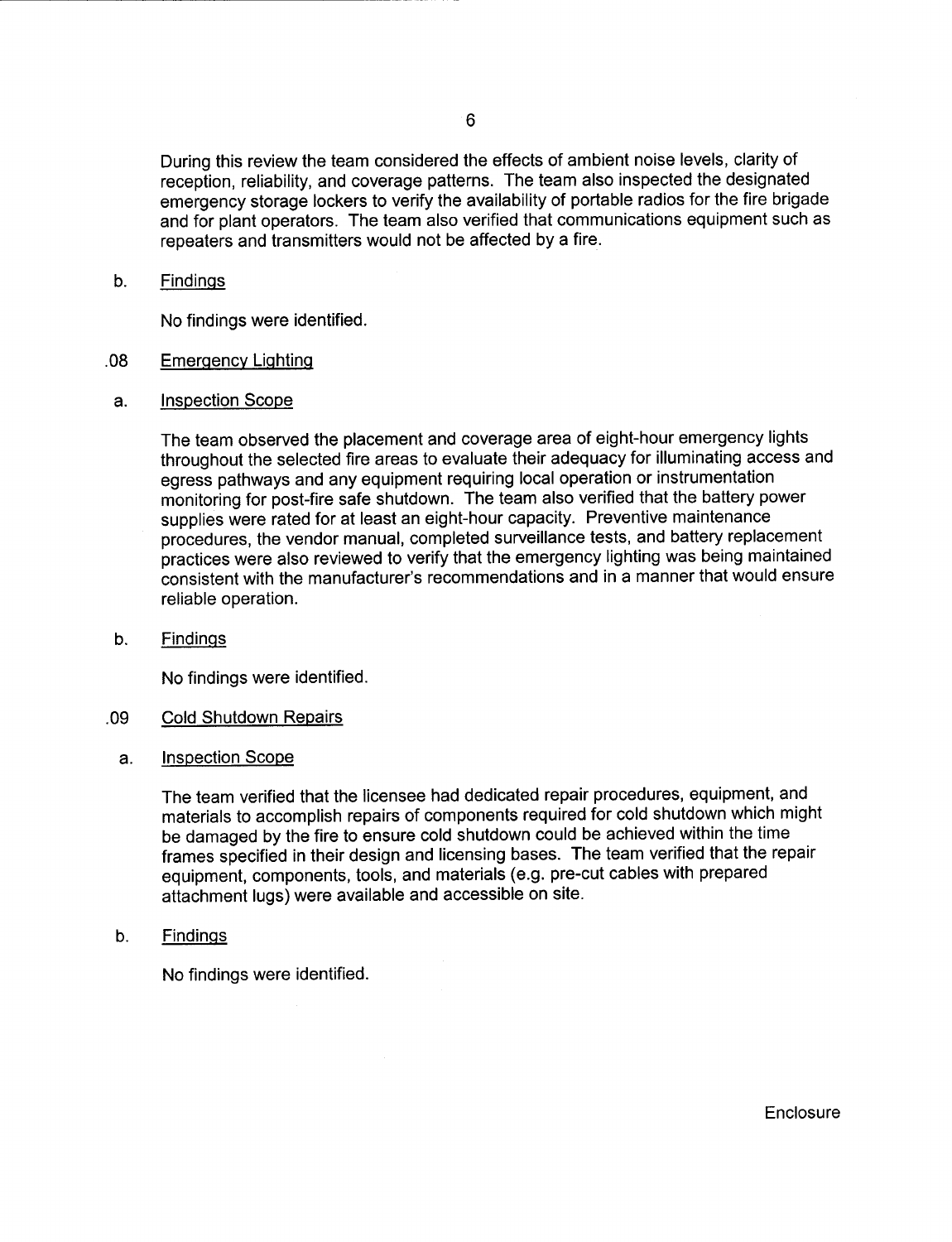#### .10 Compensatory Measures

#### a. Inspection Scope

The team verified that compensatory measures were in place for out-of-service, degraded or inoperable fire protection and post-fire safe shutdown equipment, systems, or features (e.9. detection and suppression systems and equipment, passive fire barriers, or pumps, valves or electrical devices providing safe shutdown functions or capabilities). The team also verified that the short term compensatory measures compensated for the degraded function or feature until appropriate corrective action could be taken and that the licensee was effective in returning the equipment to service in a reasonable period of time.

The team reviewed compensatory measures in the form of manual actions for 10 CFR Part 50 Appendix R, Section lll.G.2 areas to verify that there is reasonable assurance that manual actions can be accomplished. Specific attributes reviewed include diagnostic instrumentation, environmental consideration, staffing, communications, equipment availability, training, procedures, and verification and validation.

b. Findinqs

No findings were identified.

- .11 Fire Protection Program Changes
- a. Inspection Scope

The team reviewed recent changes to the approved fire protection program to verify that the changes did not constitute an adverse effect on the ability to safely shutdown.

b. Findings

No findings were identified.

### .12 Control of Transient Combustibles and lqnition Sources

a. Inspection Scope

The team reviewed the licensee's procedures and programs for the control of ignition sources and transient combustibles to assess their effectiveness in preventing fires and in controlling combustible loading within limits established in the FHAR. A sample of hot work and transient combustible control permits were also reviewed. The team performed plant walkdowns to verify that transient combustibles and ignition sources were being implemented in accordance with the administrative controls.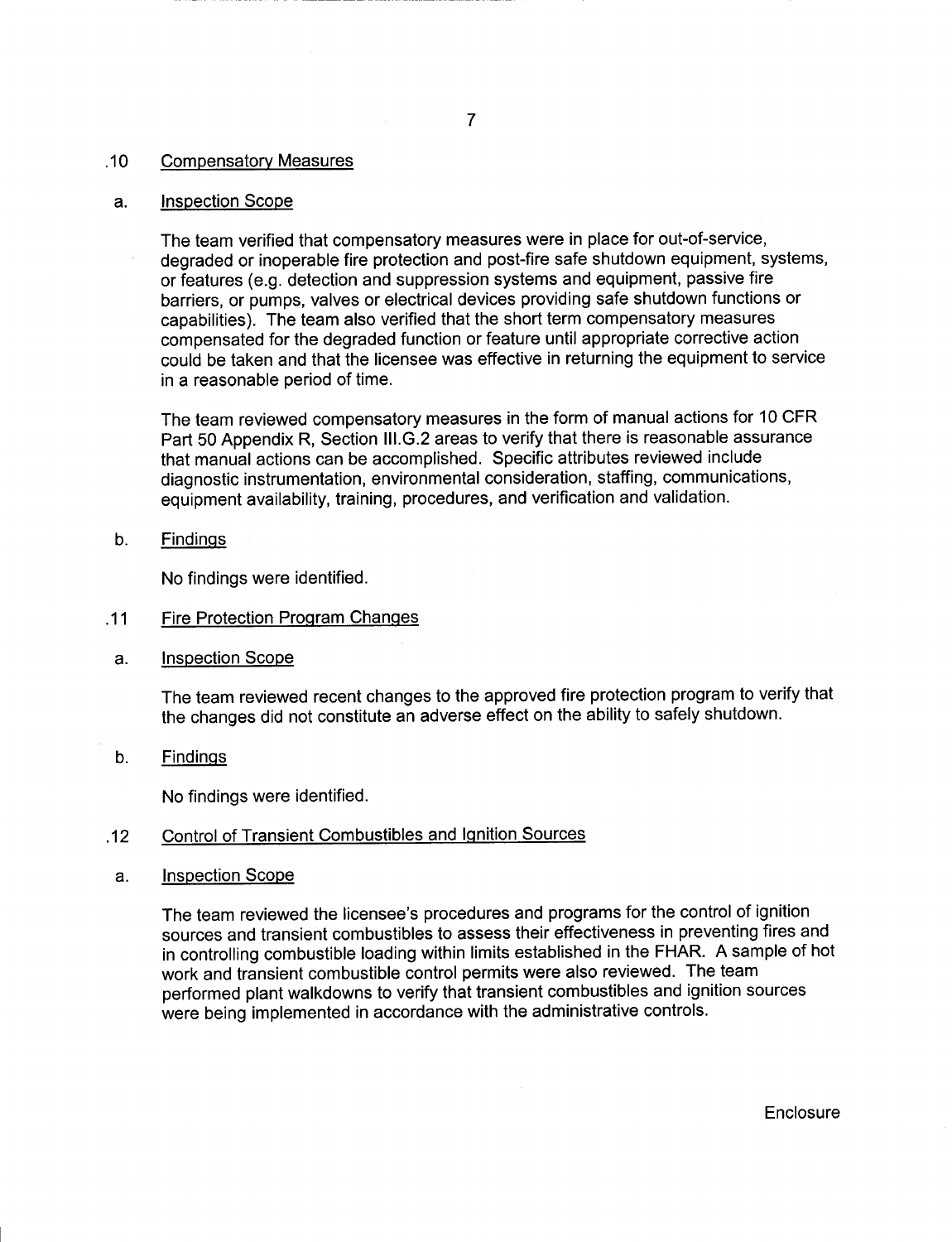#### b. Findinqs

No findings were identified.

#### .13 Large Fires and Explosions Mitigation Strategies

a. Inspection Scope

The team reviewed the licensee's preparedness to handle large fire or explosions by reviewing two mitigating strategies to verify they continue to meet operating license condition 2.C.17 by determining that:

- . Procedures are being maintained and adequate;
- . Equipment is properly staged and is being maintained and tested; and,
- Station personnel are knowledgeable and can implement the procedures.

#### b. Findinqs

No findings were identified.

#### 4. OTHER ACTIVITIES [OA]

- 4OA2 ldentification and Resolution of Problems
- .01 Corrective Actions for Fire Protection Deficiencies
- a. Inspection Scope

The team verified that the licensee was identifying fire protection and post-fire safe shutdown issues at an appropriate threshold and entering them into the corrective action program. The team also reviewed a sample of selected issues to verify that the licensee had taken or planned appropriate corrective actions.

b. Findings

No findings were identified.

#### 4OAO Meetinqs. Includinq Exit

#### Exit Meeting Summary

The team presented their preliminary inspection results to Mr. Richard Libra, Plant Manager, and other members of the site staff at an exit meeting on February 11,2011. No proprietary information was included in this inspection report.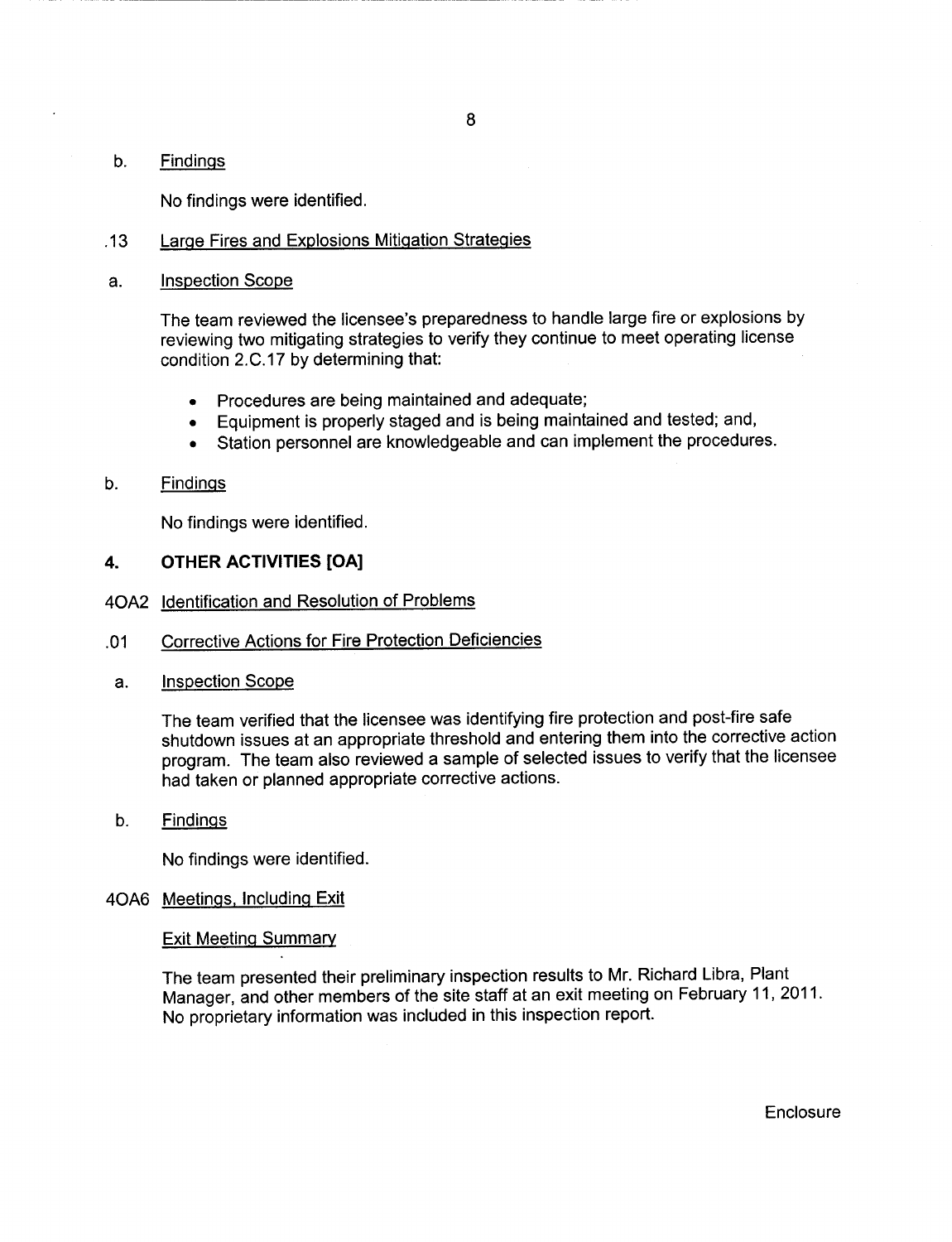# A-1

## ATTACHMENT

#### SUPPLEMENTAL INFORMATION

#### KEY POINTS OF CONTACT

#### Licensee Personnel

R. Libra, Plant Manager

P. Alaimo, Reactor Operator

T. Alvey, Operations Service Manager

G. Ciraula, Fire Protection Engineer

J. Dullinger, Senior Operations Service Manager

R. Ezzo, Senior Staff Engineer

M. Fitzwater, Licensing Engineer

W. McSorley, Design Engineer

R. Meyers, Site Fire Marshall

T. O'Connor, Fire Protection Contractor

C. Pragman, Exelon Corporate Fire Protection

J. Schork, Senior Operations Training Instructor

T. Snyder, Reactor Operator

M. Taylor, Exelon Corporate Fire Protection

M. Torborg, Steam Generator Program Engineer

J. Troiano, Warehouse Manager

#### NRC

J. Rogge, Chief, Engineering Branch 3, Division of Reactor Safety

D. Kern, Senior Resident Inspector, Three Mile lsland

J. Heinly, Resident Inspector, Three Mile lsland

#### LIST OF ITEMS OPENED, CLOSED, AND DISCUSSED

None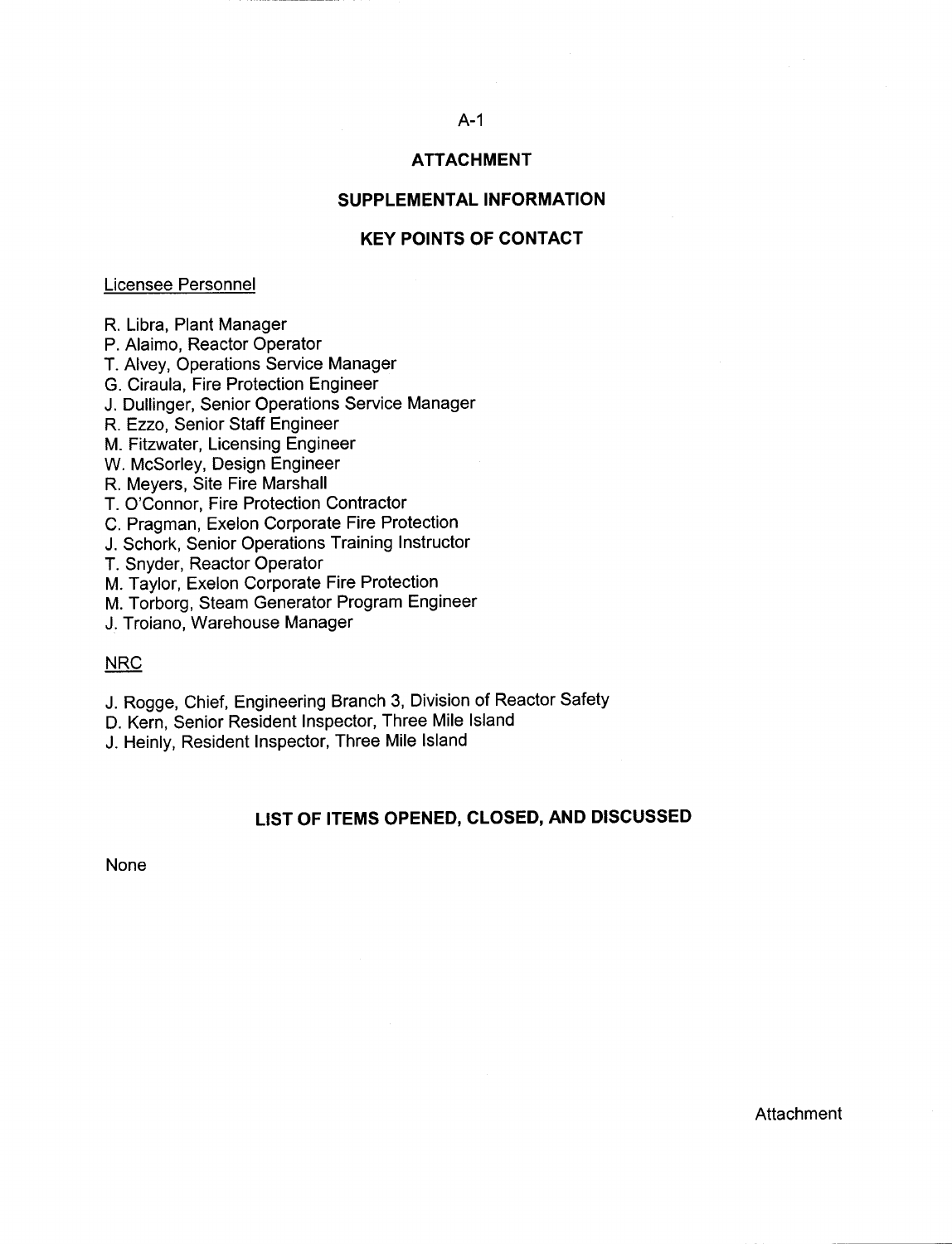#### A-2

#### LIST OF DOCUMENTS REVIEWED

#### Fire Protection Licensinq Documents

990-1745, TMI-1 Fire Hazards Analysis Report, Rev.24

Exemption TMl, Unit 1, TMI Nuclear Generating Station, 10 CFR Part 50 Appendix R Exemption Request, Dated 7/11/97

Exemption TMl, Unit 1, Request for Exemption from Title 10 of the Code of Federal Regulations Part 50, Appendix R Requirement, Dated 3/30/09

Exemption Request, Request for Exemption from 10 CFR 50, Appendix R, Section lll.G, "Fire Protection of Safe Shutdown Capability," Dated 214108

Exemption Request, Response to Request for Additional Information from 10 CFR 50, Appendix R, Section lll.G, "Fire Protection of Safe Shutdown Capability," Dated <sup>1128109</sup>

UFSAR Section 9.9, Fire Protection Program, Rev. 20

SER. Fire Protection for TMI-1, Dated 12/30/86

#### Desiqn Chanqes

08-01051, Revise FHAR Control Room Evaluation and Loss of Seal Cooling Strategy, Rev. <sup>0</sup> 09-00196, FHAR Changes for Manual Action Submittals, Rev. 0

10-00194, Add ELU for 1D 4160, Rev. <sup>1</sup>

ECR TM 08-00145, Replacement of Atmospheric Steam Dump Valves MS-V-4A/B, Rev. <sup>1</sup>

FPE No. 113202341, Permanent Installation of Lead Shielding on DH System, Rev. <sup>0</sup>

Temporary Shielding Package 99-1-019, Rev. 0

Temporary Shielding Package 99-1-020, Rev. 0

c-1101-211-E610-066, Makeup Tank Level and Pressure Limits, Rev. 9

#### Calculations/Enqineerinq Evaluation Reports

g6-9101 191-001 , TMI-1 Appendix R Transient Evaluation Summary, Dated 6/8/09

C1101-732-5350-005, Sh. 7, TMI-1 Emergency Feedwater Pumps - 450 Hp Time Current Characteristic Curve, EF-P-2A(2B), Dated 12/28/95

C1101-732-53S0-005, Sh. 11, TMI-1 Decay Heat Removal Pumps - <sup>350</sup>Hp Time Current Characteristic Curve, DH-P-1A(1B), Dated 12/28/95

Ci1O1-Zg2-0350-005, Sh. 15, TMI-1 4.16KV Switchgear 1D and 1E Time Current Characteristic Curves, Dated 12/28/95

C1101-733-5350-003, Sh. 27, TMI-1 Class 1E 480V Switchgear Time Current Characteristic Curve, Dated 2/17/87

Configuration Change - #T1-CCD-417109-001, Rev. 3

ECD C306691, TMI-1 Aux Building Fire Boundary Re-Classification, Dated <sup>5113198</sup> Fire Barrier Penetration Seal Evaluation Report, Rev. 0

Fire Test Configuration for BISCO Three Hour Fire Seal, Report No. 3001-03-8, Rev. <sup>0</sup>

Metal Clad Fire Wall Penetration Barrier Fire Testing, BISCO Test No. 748-14, Rev. 0

PC 26455, Procedure Changes Documenting OMA Timelines, Dated <sup>619110</sup>

PC 26717, Procedure Changes to OP-TM-AOP-001, OP-TM-AOP-001 1, OP-TM-EOP-020, OP-TM-AOP-0201, Documenting OMA Timelines, Dated 216109

**Attachment**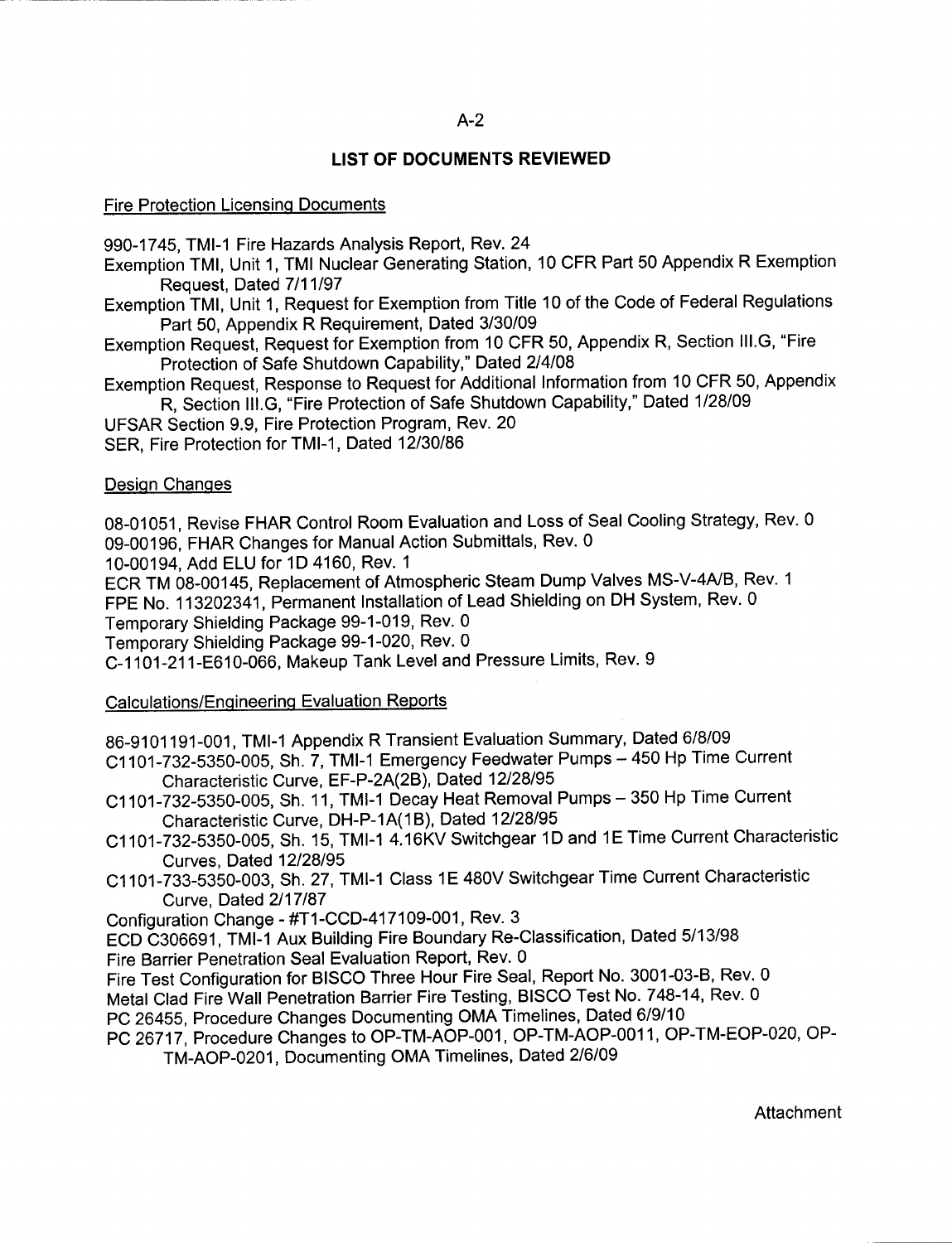Technical Evaluation 352410, Loss of RCP Seal Cooling lmpact on TMI FHAR Assumptions, Dated 10/2/09

Technical Evaluation 751354-11, RCP Trip Manual Action Time Basis, Dated 5/8/08

- Technical Evaluation 817422, Time between Fire Detection and Cable Failure in CB-FA-3d and CB-FA-4b, Dated 712109
- TM 07-00702, Add CO Values to the FHAR and Change MU Valves Action Times, Dated 317108
- TM 09-00034, Technical Evaluation for Time to lsolate Seal Return in Event of Fire, Dated 2/3/09
- TM 09-00527, Appendix R Control Room Evacuation Transient Analysis, Dated 8112109

#### **Procedures**

1104-45R, Fire Protection System Operations Surveillance, Rev. 0

- 1301-15.1, Appendix "R" Cold Shutdown Repair Material Inventory, Rev. 13, 13A, and 14
- 1303-12.24, Raceway Fire Barrier Inspection, Rev. 17

1303-13.4, Remote Shutdown System FunctionalTest, Rev. 8

1420-Y-30, Repair of Appendix "R" Cold Shutdown and Remote Shutdown Sys. Circuits, Rev. 15

1430-Y-41, Foxboro Multinest Power Supply Maintenance, Rev. 4

AP 1038, Administrative Controls, Fire Protection Program, Rev. 76

CC-AA-209, Fire Protection Program Configuration Change Review, Rev. <sup>1</sup>

CC-AA-211-1001, Generic Letter 86-10 Evaluations, Rev. 0

OP-AA-201-005, Fire Brigade Qualification, Rev. 7

OP-TM-102-106, Control of Time Critical Operator Actions at TMl, Rev. 0

TQ-AA-173, Emergency Services Training, Rev. 0

WC-TM-430, Surveillance Testing Program, Rev. 0

#### Operations Procedures

OP-TM-226-901, Loss of all RCP Seal Cooling, Rev. 4

OP-TM-424-901, Emergency Feedwater, Rev. <sup>1</sup>

OP-TM-AOP-001, Fire, Rev. 8

OP-TM-AOP-001-A05, Fire in AB 281'General, Rev. 3

OP-TM-AOP-001-C28, Fire in 1S 480V Switchgear Room, Rev. 6

OP-TM-AOP-0011, Fire in AB 281' General Area Basis Document, Rev. 5

OP-TM-AOP-0011, Fire in 480V Switchgear Room Basis Document, Rev. 8

OP-TM-EOP-020, Cooldown From Outside of Control Room, Rev. 12

OP-TM-EOP-0201, Cooldown From Outside of Control Room Basis Document, Rev. <sup>6</sup>

OP-TM-AOP-041, Loss of Seal lnjection, Rev. 5

OP-TM-AOP-0411, Loss of Seal lnjection Basis Document, Rev. 5

OS-24, Conduct of Operations During Abnormaland Emergency Events, Rev. 18

#### Completed Tests/Surveillances

- ST 1301-12.2, Hose Station Inspection, Completed 8118110
- ST 1301-12.3, Fire System Hose Station Inspection and Functional Test, Completed 8/19/10
- ST 1302-6.6A, Calibration of Channel A RCS Temp/Press, Tsat Monitor, ATWS, and DSS, Completed 1119110

Attachment